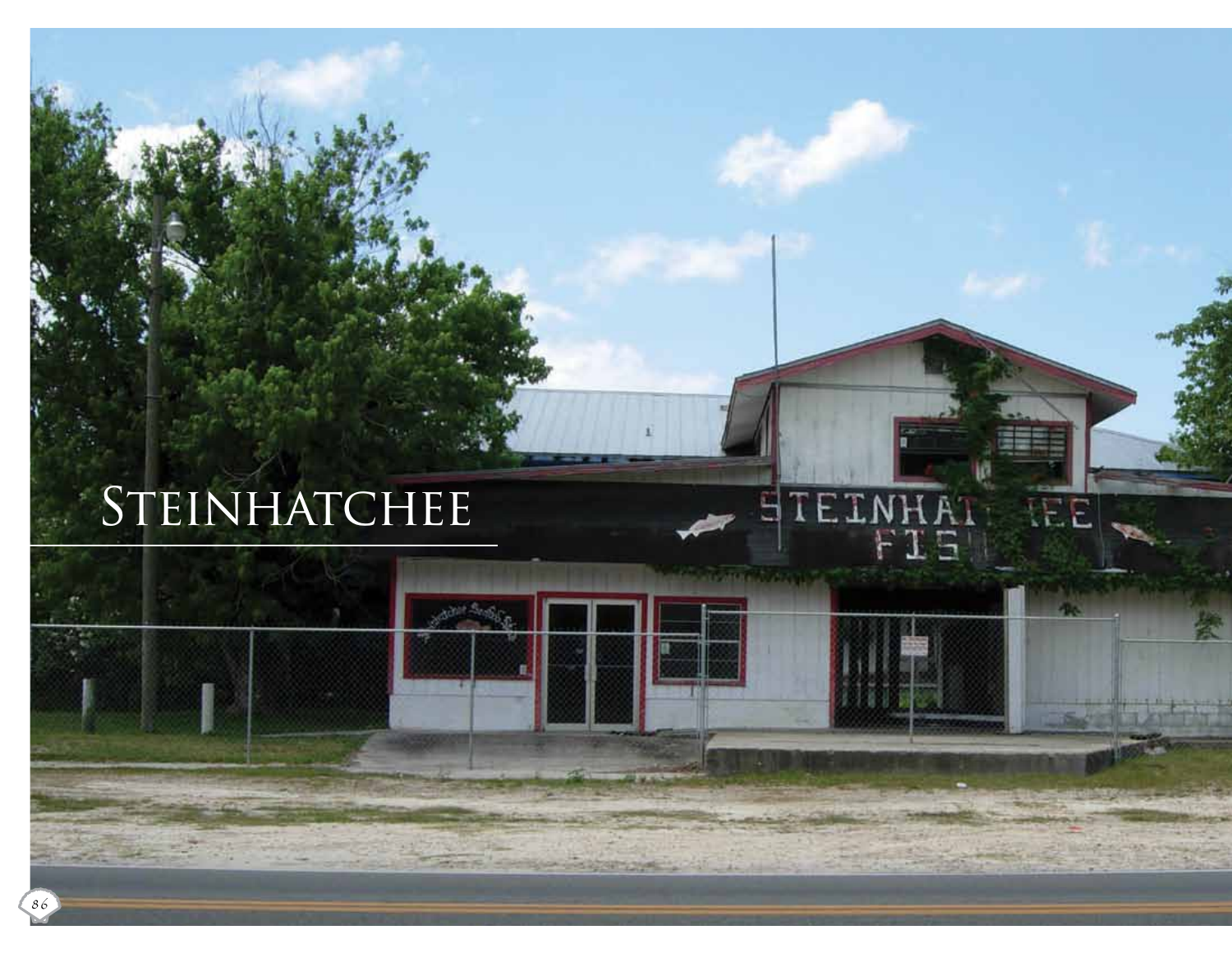## **Steinhatchee**

# **Community Snapshot**

**VISION:** "Steinhatchee prospers – the north end of the community along River Side Drive, directly on the Steinhatchee River, serves as a town center. A marina complex is located nearby with shops, restaurants, a maritime museum, community fishing pier with charter boats, parks, and green spaces. The height restrictions in place in Steinhatchee since early in the 21st century remain in force; residential development architecture is subject to the 'Florida Cracker Style' that retains the look of this coastal community."

#### **DESIGNATION:** 2007

**APPLICANT: Taylor County** 

**STATUS:** Active; Steering committee and sub-committees meet regularly.

**PARTNERS:** Steinhatchee Projects Board; Steinhatchee River Chamber of Commerce.

**KEY ACCOMPLISHMENTS:** Awarded grant to buy the former waterfront Steinhatchee Fish Market; disaster recovery guide; Fort Steinhatchee project; flushing model feasibility study.

**CURRENT CHALLENGES:** Fuel costs for boating; current economic downturn; organizational arrangements to sustain the Steinhatchee Waterfronts Partnership after 2009.

**FUTURE ENDEAVORS:** Trailhead for canoes and kayaks; initiate research on location of Fort Frank Brooke; work with OTTED to conduct research on economic options for Steinhatchee.

#### **FLORIDA ASSESSMENT OF COASTAL TRENDS DATA:**

| <b>Number of Active Volunteers:</b>       | -31           |
|-------------------------------------------|---------------|
| <b>Volunteer Hours Contributed:</b> 1,559 |               |
| <b>Public Dollars Contributed:</b>        | \$8.5 million |
| <b>Private Dollars Contributed:</b>       | \$135,100     |

87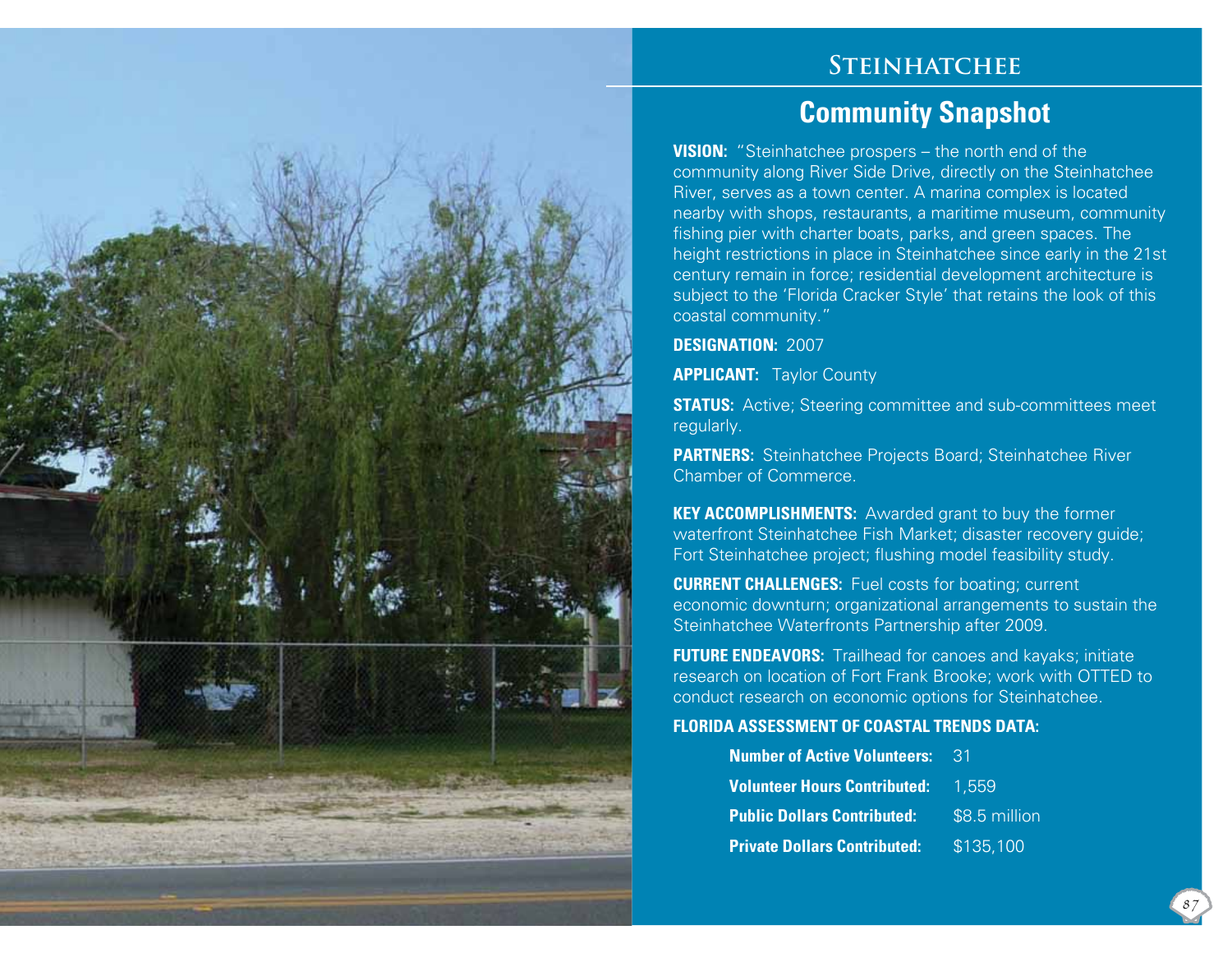# **STEINHATCHEE**



Steinhatchee sits atop an ancient dune ridge on the north bank of the Steinhatchee River near the Gulf of Mexico in an unincorporated part of Taylor County. This Big Bend community is a collection of older cottages and lowframe houses, restaurants, marinas, and newer, multi-story brightly colored and sea-gray condos, located some 38 miles southwest of Perry, the county seat.

Like other coastal settlements in North Florida, Steinhatchee's past is linked to commercial fishing and the timber industry. The 21st century economy depends on real estate and recreational and sport fishing, with both sectors weakened in recent years by high prices, tighter lending practices, and now the price of fuel for boats and cars, waterfront communities like Steinhatchee face serious threats to their economic livelihood.

Local jobs depend on the water, yet most of the waterfront is privately owned. Public access was lost as marinas and fish houses were bought and bulldozed in recent years to make way for private marinas, docks, and condo developments some of which have never been built. Public access is limited to small, upstream creeks, undeveloped street ends with no parking, and two marinas that charge to put boats in the water.

The annual rhythm of life is punctuated by holiday celebrations, fishing tournaments, and summer scallop season. People shop locally at a hardware store, a grocery, and the "Steinhatchee Mall" — local speak for a dollar store. Public buildings include the post office, a community center, and the water company. The nearest neighbors are Keaton and Dekle Beaches to the north in Taylor County and Jena, which borders the river on the south, in Dixie County.

Individuals work on the water as guides or commercial fisherman or in restaurants or motels that cater to people who visit Steinhatchee for boating, scalloping during the summer season, and access to the Gulf. Some people drive back and forth to Perry or beyond to work at a paper mill or a prison: a largescale timber operation in Cross City to the south has closed down. Construction provided some jobs during the real estate boom, but those jobs are gone, the saws and hammers silenced by the economic downturn.

Steinhatchee is no stranger to rough times — or recovery — so the people here are looking at ideas to showcase the community's number one asset the water. Yet the history of the hard times bears repeating to see the current situation in the context of events.

Coastal communities are familiar with the vagaries of fishery harvests and disease — a red tide outbreak wiped out the thriving sponging industry along Florida's Gulf Coast for a time in the 1940s — and the 1990s brought a boatload of trouble that seemed to start with the Storm of the Century that rolled in unannounced off the Gulf of Mexico in March in 1993, damaging property and taking lives in the coastal area. Next, Florida voters amended the Constitution to ban the use of nets in state waters in 1994, virtually wiping out the net-dependent commercial fishing industry in Steinhatchee.

Property prices — and property taxes — shot up near the turn of the 21st century; most fishing families and marina owners eventually sold waterfront property to developers in the real estate bubble of 2000-2005 only to see the construction industry collapse with the larger nationwide recession. Fishing tournaments moved in, but with non-local sponsors the money goes to other communities or to private coffers outside Steinhatchee. Charter boat captains and recreational fishermen face increasing regulation and limitations on size and seasons for catch, diminishing the value — and likelihood — of a trip to Steinhatchee and the Gulf for a day of fishing.